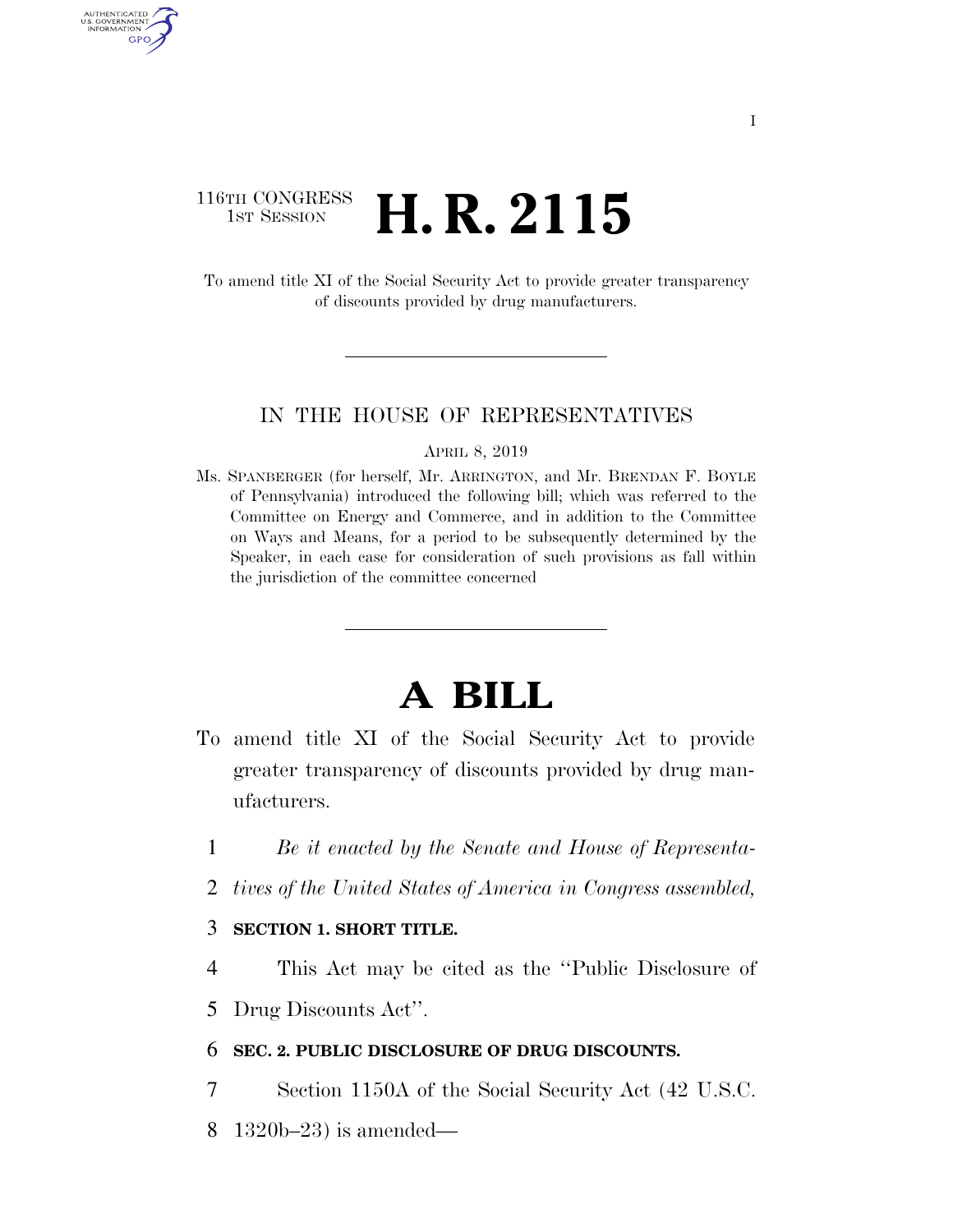(1) in subsection (c), in the matter preceding paragraph (1), by inserting ''(other than as per- mitted under subsection (e))'' after ''disclosed by the Secretary''; and

 (2) by adding at the end the following new sub-section:

 ''(e) PUBLIC AVAILABILITY OF CERTAIN INFORMA-TION.—

9 "(1) IN GENERAL.—In order to allow the com- parison of PBMs' ability to negotiate rebates, dis- counts, and price concessions and the amount of such rebates, discounts, and price concessions that are passed through to plan sponsors, beginning Jan- uary 1, 2020, the Secretary shall make available on the Internet website of the Department of Health and Human Services the information with respect to the second preceding calendar year provided to the Secretary on generic dispensing rates (as described in paragraph (1) of subsection (b)) and information provided to the Secretary under paragraphs (2) and (3) of such subsection that, as determined by the Secretary, is with respect to each PBM.

23 "(2) AVAILABILITY OF DATA.—In carrying out paragraph (1), the Secretary shall ensure the fol-lowing: